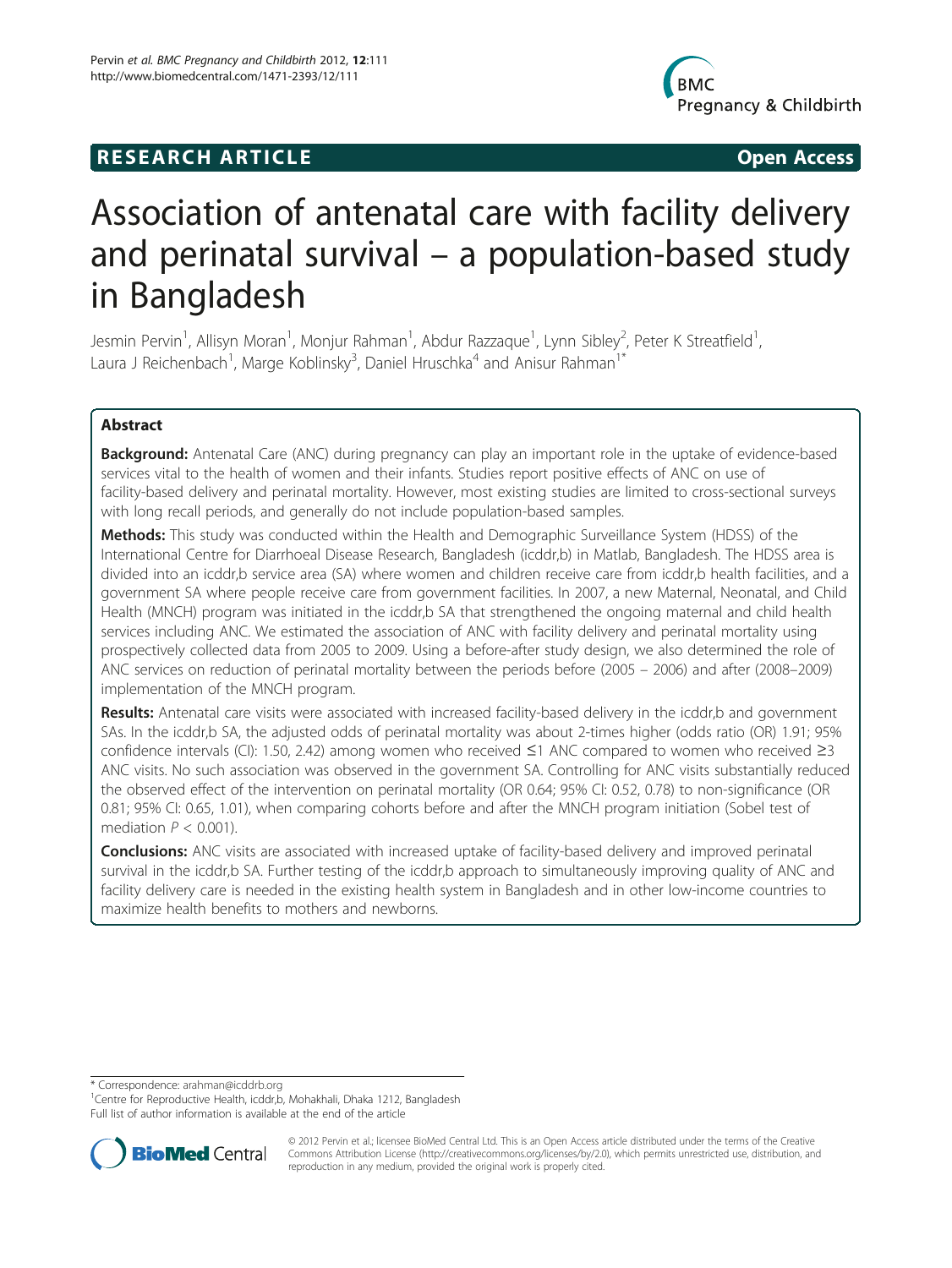#### Background

Antenatal Care (ANC) in pregnancy can play an important role in the uptake of evidence-based care vital to the health of women and their infants [\[1,2](#page-10-0)]. Key components of ANC include the communication of health-related information, screening for risk factors, the prevention and management of complications, and preparation for delivery in a safe place by skilled attendants [\[3](#page-10-0)-[5\]](#page-10-0). Specific components which can significantly reduce maternal and infant mortality include tetanus toxoid immunization, iron supplementation, early detection and treatment of pre-eclampsia, preparation for transportation to a delivery site, and safe delivery education among others [\[6,7\]](#page-10-0). The ultimate aim of ANC is to produce healthy babies and healthy mothers at the end of pregnancy [\[1\]](#page-10-0).

A number of studies have assessed the effectiveness of ANC on both the uptake of safe delivery care and the reduction of maternal and infant mortality [\[8](#page-10-0)]. Studies report that ANC visits are associated with skilled delivery care. However, these studies are cross-sectional in design [[9,10\]](#page-10-0), and are based on a selected population [[9\]](#page-10-0). Evaluations of ANC in different settings around the world, including Bangladesh, find a protective effect of ANC usage on low-birth-weight and preterm birth [\[11](#page-10-0)-[15\]](#page-10-0). A few other studies do not find such associations [\[16,17](#page-10-0)]. These studies have specific limitations including that they are cross-sectional [\[11](#page-10-0)-[13,15](#page-10-0)] or retrospective [\[14](#page-10-0)], and none address the issue of gestational age at birth which may cause selection bias due to the probability of low uptake of ANC among women who deliver prematurely. Prior studies have also reported a protective effect of ANC on perinatal mortality in both developing and developed countries [[14,18,19\]](#page-10-0), with one observing a dose-dependent association between the number of ANC visits and adverse pregnancy outcomes [[19\]](#page-10-0).

Despite these promising results, findings from previous studies have several limitations. Many studies rely on data collected with long recall periods, lack information regarding specific components in the ANC package, and do not include important covariates for adjustment. Importantly, there are few population-based studies of the effect of ANC on perinatal mortality, especially in low-income countries. This paper addresses some of these concerns by analyzing prospective data from a Health and Demographic Surveillance System (HDSS) in two areas offering separate ANC service delivery systems. Using this data, the paper assessed the association between the number of ANC visits and two outcomes uptake of facility delivery care and perinatal mortality. It also determined the degree to which increased uptake of ANC could account for the reduction of perinatal mortality observed in a recently completed integrated Maternal, Neonatal and Child Health (MNCH) program in rural Matlab, Bangladesh [\[20\]](#page-10-0).

## **Methods**

#### Study site

This study was conducted in Matlab - a rural sub-district in Chandpur district situated 55 kilometers southeast of the capital Dhaka, Bangladesh. International Centre for Diarrhoeal Disease Research, Bangladesh (icddr,b) has been operating the HDSS in a population of about 220,000 since 1966 in the area. In the HDSS area, Community Health Research Workers (CHRWs) collect vital events such as marriage, birth, death, migration (both out- and in) and selected morbidity data from women of reproductive age  $(15 - 49$  years) and children less than five years of age through bimonthly household visits.

The present study was conducted in the HDSS area with two distinct service provision zones: the icddr, b service area (SA) and the government SA. In the icddr,b SA, women and children receive health care from providers employed by icddr,b. It is divided into 4 administrative blocks with each block covering a population of about 27,000. Each block provides 24-hour delivery care at a sub-center staffed by midwives. Clinical activities in the sub-center are supported by a hospital in Matlab Township (icddr,b Hospital) staffed by medical doctors and nurses that offer basic obstetric care. In the government SA, the residents receive care from government health care providers. The government area is also served by five union-level sub-centers (each covering a population of about 25,000) and these centers are linked with the Upazila (sub-district) Hospital, located in the Matlab Municipality.

In the icddr,b SA, a Maternal Child Health and Family Planning program was initiated in 1977. In 1987, a safe motherhood program was introduced to increase the coverage of home births by midwives posted at the subcenters. The home-based services were continued until 1996. Since then women have been encouraged to use the facility (sub-centre or icddr,b Hospital) for delivery care. In 2001, home-based delivery care was stopped and a facility-based strategy was fully established. In 2007, a new Maternal, Neonatal, and Child Health (MNCH) Program was initiated to strengthen the ongoing maternal and child health interventions and to add new evidence-based interventions following the continuum from pregnancy through the post-partum period to further reduce the already low level of perinatal mortality (48/1000 births) in the icddr,b SA. This new program further intensified integration of the health-service delivery modes from community to facility level. The details of the intervention and implementation process of the MNCH program have been described elsewhere [[20\]](#page-10-0).

#### Study design and participants

This study took advantage of the ongoing HDSS and the recently completed integrated MNCH program. We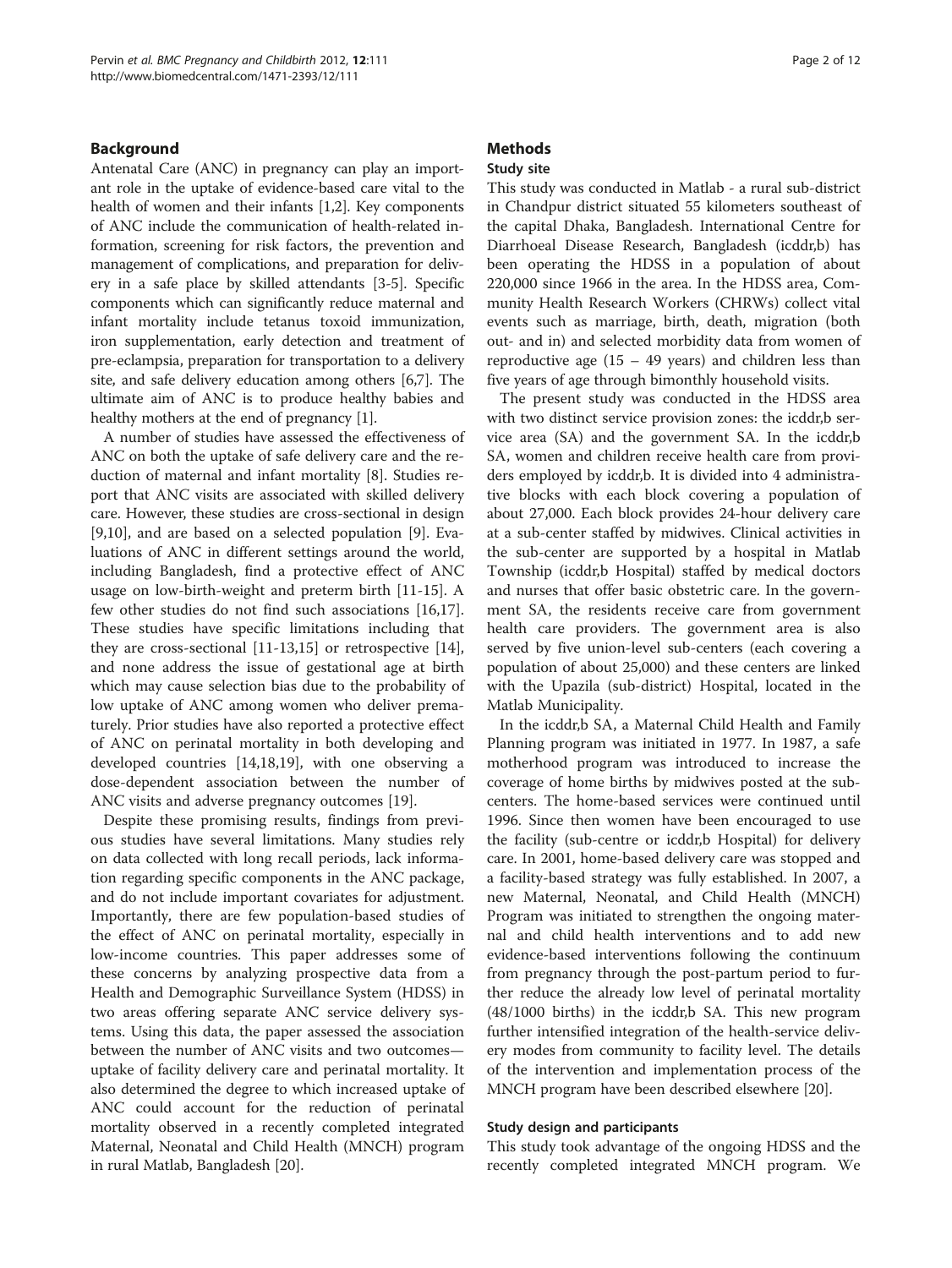evaluated the association of the number of ANC visits with facility delivery and perinatal mortality using prospectively collected data by CHRWs at home visits in icddr,b and government SAs during the period 2005– 2009 (occurring monthly until 2006, and bi-monthly during 2007–2009). Additionally, we used a before-after study design within the 2005 – 2009 cohort in the icddr, b area to evaluate the impact of ANC services on reduction of perinatal mortality between the periods before (2005 – 2006) and after (2008–2009) implementation of the MNCH program [[20\]](#page-10-0). Out of 29,800 pregnant women identified in household visits (2005–2009), 26,041 women gave birth during the study period and were included in the analysis.

#### ANC packages

In the icddr,b SA, ANC service was provided to pregnant women according to the World Health Organization (WHO) recommendation of 4 focused ANC visits to low-risk pregnant women [\[21](#page-10-0)]. However, some changes were made in the content of the ANC packages after the introduction of the MNCH program in 2007. As part of the MNCH program, we standardized the interventions by training all staff, developed guidelines for all activities, established refresher training and routinely assessed the quality of care using a standard checklist. Prior to the implementation of the MNCH program the timing of ANC visits was flexible. However, with the inception of the MNCH program, the timing was fixed at with visits occurring at gestation week (GW) 15–19, GW 24, GW 32 and GW 36. A pregnancy notification was completed by CHRWs for all pregnant women identified during routine household surveillance visits. The completed form was then given to MNCH project staff during bi-weekly sub-center meetings for immediate data entry at icddr,b Matlab. An automated system was developed to generate the schedule of ANC visits according to the reported last menstrual period (LMP) of the pregnant woman. The ANC visit schedules were then sent to respective CHRWs, sub-centers and icddr,b Hospital. A copy of the visit schedule was also included in a Take Action Card, educational material used to remind women of danger signs [\[22](#page-10-0)]. ANC was provided in each of the four subcenters and icddr,b Hospital and included a physical examination, risk identification and management, counseling including birth preparedness, and an ultrasound assessment to determine gestational age. If any complication was detected at the sub-center level, the woman was referred to icddr,b Hospital according to the guidelines. In addition, the CHRWs provided home visits during pregnancy to reinforce counseling messages received during ANC. CHRWs helped each woman to select a support person to assist her during labor and delivery. During ANC visits, the pregnant woman's support

person was encouraged to participate in counseling sessions to know the danger signs of mother and newborn, and also to know his or her role and responsibility to help the mother and infant during pregnancy, delivery and post-partum periods. In the Table [1](#page-3-0), we describe the interventions provided in the icddr,b SA over the study period.

In the government SA, there was also a policy of providing at least 4 ANC visits to pregnant women based on WHO recommendations. The contents of the ANC package in the government SA were supposed to cover history taking, measurement of weight and blood pressure including laboratory testing for selected morbidities, risk assessment and educating women regarding danger signs including counseling on evidence-based practices as illustrated in the Table [1](#page-3-0). However the interventions in the ANC package provided through government health facilities were not consistently provided resulting in considerable variation in quality and uptake of ANC services [[23](#page-10-0)].

#### Data collection

Pregnant women were identified during regular CHRW home visits. Women who reported missing their LMP were given a urine test to verify pregnancy. Identified pregnant women were then followed routinely for data collection. Information on ANC visits including place of service and provider were collected in both the icddr,b SA and government SA. Stillbirth was defined as birth of a dead fetus after 28 weeks of gestation and live birth as birth of a fetus with any sign of life and early neonatal death as death of a live-born baby within 7 days. Perinatal death was defined as fetal (stillbirth) or early neonatal death. For each pregnant woman, delivery information such as place and type of delivery was also collected.

Detailed information on women's age, parity, education, and household assets were collected from the HDSS databases and confirmed during interviews with study participants. Information on date of delivery was also retrieved from the HDSS database. Parity was defined as number of live or dead children before the current pregnancy. Educational status was assessed as number of completed years of school. Economic status was assessed by generating scores through principalcomponents analysis based on household assets of ownership of a number of consumer items (radio, watch, etc.), dwelling characteristics (wall and roof material), and type of drinking water and toilet facilities. These scores were then indexed into quintiles, where 1 represented the poorest and 5 the richest [\[24\]](#page-10-0). Last menstrual period date was determined by recall during the pregnancy-identification interview at the household visit. Gestational age at pregnancy outcome was measured by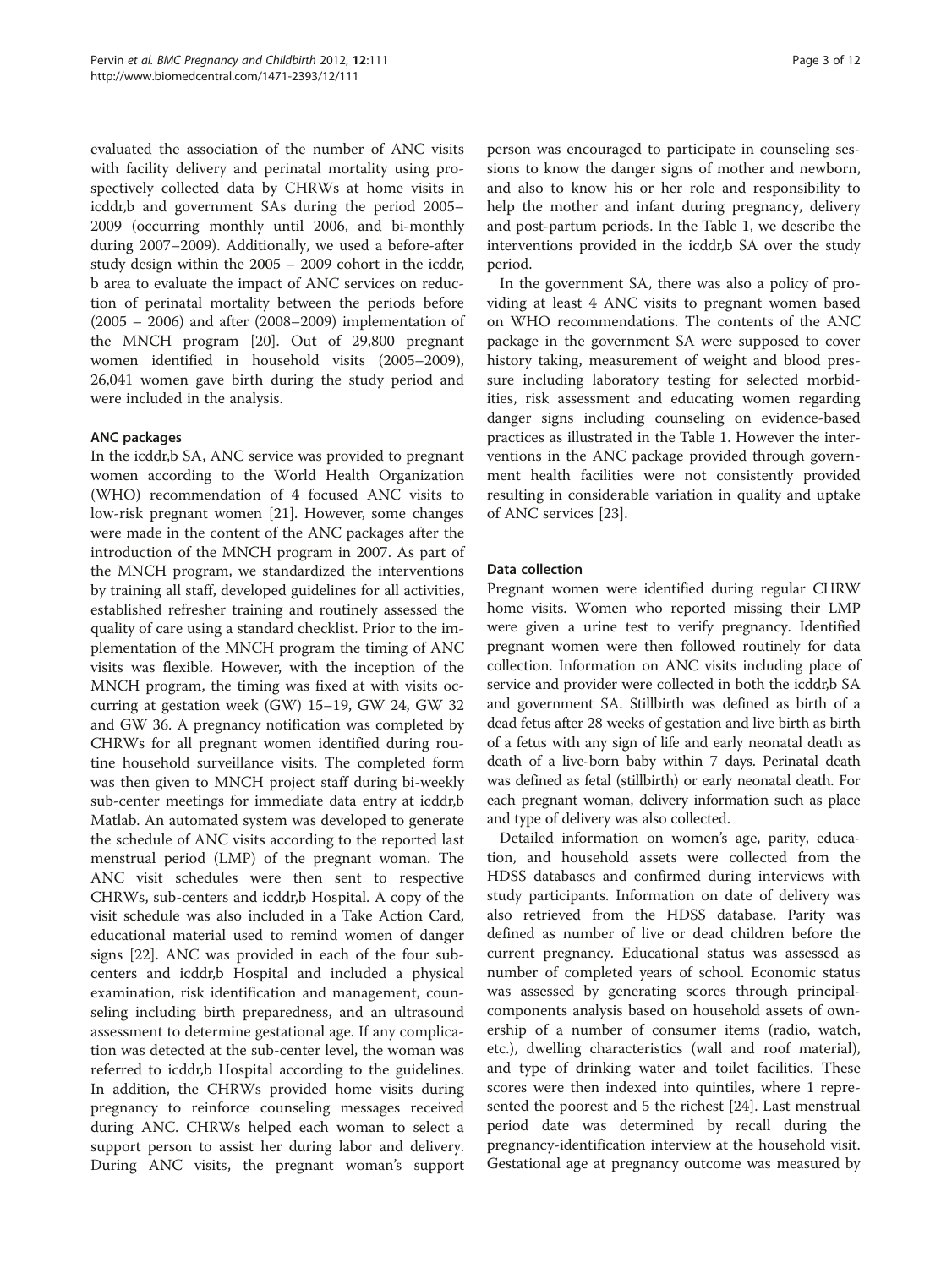<span id="page-3-0"></span>

|  | Table 1 Contents of antenatal care (ANC) package in |  |  |
|--|-----------------------------------------------------|--|--|
|  | icddr.b area, Matlab, Bangladesh                    |  |  |

| icddr,b area, Matlab, Bangladesh |                                                                                                                              |
|----------------------------------|------------------------------------------------------------------------------------------------------------------------------|
| <b>Topics</b>                    | Activities* by ANC visits (1st visit: gestation<br>week (GW) 15-19; 2nd visit: GW 24;<br>3rd visit: GW 32; 4th visit: GW 36) |
| <b>Rapport building</b>          | Establish rapport with pregnant women                                                                                        |
| <b>History taking</b>            | Current and past pregnancy, history of chronic<br>disease, contraceptive use, and family history                             |
| <b>Clinical Examination</b>      |                                                                                                                              |
|                                  | Maintain infection prevention measures (all visits)                                                                          |
| General                          |                                                                                                                              |
|                                  | Height                                                                                                                       |
|                                  | Weight                                                                                                                       |
|                                  | Anemia                                                                                                                       |
|                                  | Edema                                                                                                                        |
|                                  | Blood pressure                                                                                                               |
| Abdominal                        |                                                                                                                              |
|                                  | Fundal height (2nd, 3rd and 4th visits)                                                                                      |
|                                  | Fetal heart sound (2nd, 3rd and 4th visits)                                                                                  |
|                                  | Fetal position and presentation (3rd and 4th visits)                                                                         |
| Vaginal                          | (restricted unless physician decides)                                                                                        |
| Share findings                   | Share the clinical findings with mother<br>and support person                                                                |
| Ultrasound examination           |                                                                                                                              |
|                                  | Identify last menstrual period date (1st visit)                                                                              |
|                                  | Fetal growth (all visits)                                                                                                    |
|                                  | Early diagnosis of twin (1st visit)                                                                                          |
|                                  | Any congenital malformation (1st and 2nd visit)                                                                              |
|                                  | Placental position (2nd, 3rd and 4th)                                                                                        |
|                                  | Amount of liquor (2nd, 3rd and 4th)                                                                                          |
|                                  | Mal-presentation (3rd and 4th)                                                                                               |
| <b>Routine Investigations</b>    |                                                                                                                              |
|                                  | Urine dip-stick - albumin and sugar                                                                                          |
|                                  | Routine and microscopic examination (icddr,b Hospital)                                                                       |
|                                  | Blood grouping and hemoglobin estimation<br>(icddr,b Hospital)                                                               |
| Immunization and drugs           |                                                                                                                              |
|                                  | Immunization against tetanus                                                                                                 |
|                                  | Anti- helminth drug use (2nd visit)                                                                                          |
|                                  | Iron and folic acid supplementation and <b>checking</b>                                                                      |
|                                  | Risk factor identification and management                                                                                    |
|                                  | Antibiotic use for pre-mature rupture of<br>membrane                                                                         |
|                                  | Corticosteroid treatment for women with<br>risk or in preterm labor                                                          |
|                                  | Induction of labor for postdated pregnancy                                                                                   |
|                                  | Asymptomatic bacteriuria (icddr,b Hospital)                                                                                  |
|                                  | Anti-D for Rh-negative mother                                                                                                |
| Tracking                         |                                                                                                                              |
|                                  | Tracking of women with risk factors                                                                                          |
| Counseling                       |                                                                                                                              |
|                                  |                                                                                                                              |

|                      | Diet and rest including work sharing<br>and hygiene practice               |
|----------------------|----------------------------------------------------------------------------|
|                      | Immunization                                                               |
|                      | Micronutrient supplementation                                              |
|                      | Birth preparedness (money, transport,<br>pieces of cloths, delivery place) |
|                      | Breast feeding                                                             |
|                      | Preterm and/or low birth weight                                            |
|                      | Immediate newborn care                                                     |
|                      | Danger signs of newborn and mother                                         |
| <b>Documentation</b> | Proper documentation of all services                                       |
|                      |                                                                            |

\*The items belong to column heading 'Activities' are presented by font-weight indicating the changes of interventions over the study period: normal - interventions unchanged; Italic: interventions strengthened; bold and italic: new interventions added.

subtracting the LMP date from date of pregnancy outcome and was expressed in weeks.

The HDSS data were collected by CHRWs who have more than 10 years of schooling and are residents of the study site. CHRWs received a one-month intensive training on recruitment to orient them to the data collection tools. Refresher trainings were built into the program. Quality of data is checked carefully in the field and at the data entry level through random field visits by supervisors. In addition, a quality control team repeats a sub-sample of data collected at the field level for consistency checking.

#### Statistical analysis

The associations of ANC visits with outcomes (delivery place and perinatal mortality) were assessed in icddr,b and government SAs with a logistic regression model. Results of logistic regressions were presented as odds ratios (ORs) with their 95% confidence intervals (CIs). In the analysis, antenatal care was grouped by number of ANC visits: 0 or 1 visit, 2 visits and  $\geq$  3 visits. Place of delivery was divided into home delivery or facility delivery.

Among the covariates maternal age was recorded into <20, 20 – 24, 25 – 34, ≥35 years, parity into 0, 1, ≥2, and education into 0,  $1 - 5$ ,  $\ge 6$  years of schooling. Socioeconomic status was categorized by quintiles of asset scores. Gestational age was categorized into <37 or ≥37 GWs groups. Chi-square  $(\chi^2)$ -statistics were used to determine the association of background characteristics including calendar year of birth with ANC visits and outcomes. Wald statistics were used to determine the significance when the analysis was performed in logistic regression model. All the covariates related with the outcomes of interest were included in the multivariate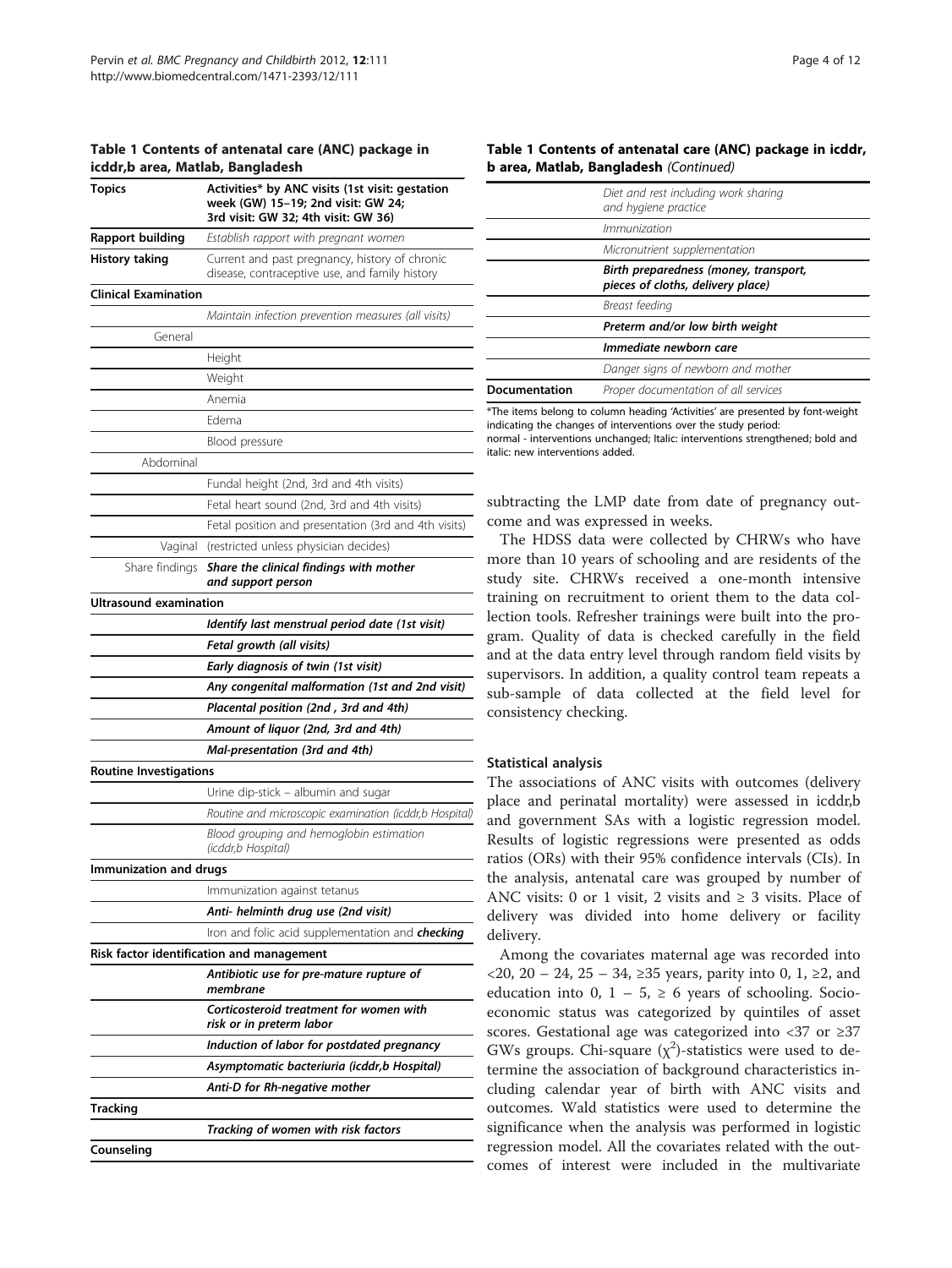model to adjust for potential confounding. We also performed stratified analyses dividing the cohort into 2005 – 2006 and 2008–2009 to observe whether the effect of ANC on perinatal mortality remained consistent over two periods in the icddr,b SA.

To determine how increasing ANC visits in icddr,b SA accounted for observed changes in perinatal mortality during the MNCH program period, we used logistic regression and assessed the change in magnitude and significance of the pre-post intervention dummy variable (before  $= 0$ ; after  $= 1$ ) when adjusting for delivery place, gestational age, and ANC visits consecutively in different models. To assess whether ANC visits significantly mediated the effect of the MNCH intervention on perinatal mortality, we conducted a Sobel test. A Sobel test of mediation assesses whether the reduction of an independent variable's effect (e.g. post-intervention) on a dependent variable (e.g. perinatal morality), after including the mediator in the model (e.g. number of antenatal care visits), is a statistically significant reduction [[25\]](#page-10-0).

#### Ethical considerations

All women from icddr,b SA gave written consent for participation in the MNCH study. In addition we also used routine data collected by the ongoing HDSS. This study was approved by the Research and Ethical Review Committees of International Centre for Diarrhoeal Disease Research, Bangladesh.

#### Results

#### Sample description

Out of 26,041 pregnant women included in the study, 13,291 women were from the icddr,b SA and 12,750 women from the government SA. The background characteristics were significantly different between the two areas and are presented in Table 2. Women in the icddr,b SA were more educated, had fewer children, and were more likely to deliver by cesarean section compared to women from the government SA.

#### Antenatal care, facility delivery, and perinatal mortality

There is wide variation in ANC coverage between icddr, b and government SAs (Figure [1](#page-5-0)). The proportion of women with 3 or more ANC visits increased from 40% to 81% in the icddr,b SA during the period of observation, while in the government SA the increase was from 16% to 27%. The calendar year of birth was associated with facility delivery in icddr, b and government SAs; however, it was associated with perinatal mortality only in the icddr,b area (Table [3\)](#page-5-0). The facility delivery rate increased significantly in both areas: the rate increased from 51% to 77% and from 13% to 25%, respectively, in icddr,b and government SAs during the observation period (Table [3](#page-5-0)). The perinatal mortality rate reduced

| Page 5 of 12 |  |  |  |
|--------------|--|--|--|
|--------------|--|--|--|

#### Table 2 Characteristics of women participating in the study in Matlab, Bangladesh 2005-2009

| Variable name*                 | icddr,b service<br>area | Government<br>service area | P-valuet |  |
|--------------------------------|-------------------------|----------------------------|----------|--|
|                                | No. (%)                 | No. (%)                    |          |  |
| Age in year                    |                         |                            |          |  |
| <20                            | 1865 (14.0)             | 1517 (11.9)                | < 0.001  |  |
| $20 - 24$                      | 4198(31.6)              | 3955(31.0)                 |          |  |
| $25 - 34$                      | 5945 (44.7)             | 5977 (46.9)                |          |  |
| $\geq 35$                      | 1283 (9.7)              | 1301(10.2)                 |          |  |
| Mean $(\pm$ SD)<br>age in year | $26.3 \ (\pm 5.9)$      | 26.6 (±5.83)               |          |  |
| Parity                         |                         |                            |          |  |
| 0                              | 5048 (38.0)             | 4514 (35.4)                | < 0.001  |  |
| $1 - 2$                        | 6423 (48.3)             | 5872 (46.1)                |          |  |
| $\geq$ 3                       | 1820 (13.7)             | 2364 (18.5)                |          |  |
| Median                         | 1                       | 1                          |          |  |
| <b>Education in year</b>       |                         |                            |          |  |
| 0                              | 2403(18.1)              | 2713 (21.3)                | < 0.001  |  |
| $1 - 5$                        | 3387 (25.5)             | 4080 (32.0)                |          |  |
| $\geq 6$                       | 7501 (56.4)             | 5957 (46.7)                |          |  |
| Median                         | 6                       | 5                          |          |  |
| <b>Asset quintiles</b>         |                         |                            |          |  |
| 1-poorest                      | 2043 (15.4)             | 2058 (16.1)                | < 0.001  |  |
| $\overline{2}$                 | 2277 (17.1)             | 2236 (17.5)                |          |  |
| 3                              | 2711 (20.4)             | 2980 (23.4)                |          |  |
| 4                              | 3006 (22.6)             | 2786 (21.9)                |          |  |
| 5-richest                      | 3254 (24.5)             | 2690 (21.1)                |          |  |
| Gestational age (GA) in weeks  |                         |                            |          |  |
| $37$                           | 1979 (14.9)             | 2063 (16.2)                | 0.004    |  |
| $\geq 37$                      | 11312 (85.1)            | 10687 (83.8)               |          |  |
| Median GA in weeks             | 39                      | 39                         |          |  |
| Delivery type                  |                         |                            |          |  |
| Vaginal                        | 11714 (88.2)            | 11745 (92.2)               | < 0.001  |  |
| Cesarean                       | 1569 (11.8)             | 994 (7.8)                  |          |  |
|                                |                         |                            |          |  |

SD: standard deviation.

\* all are presented in percentages unless otherwise mentioned.  $\pm \chi^2$ -test.

significantly in the icddr,b SA (from 4.8% to 2.9%) during the study period. We did not observe any decrease in perinatal mortality in the government SA (Table [3](#page-5-0)).

#### Bivariate associations of antenatal care visits and perinatal mortality

In bivariate analysis, a number of socio-demographic and maternal factors were associated with ANC visits in both areas (Table [4](#page-6-0)). We observed associations of perinatal mortality with all available background indicators except asset index and type of delivery in both areas (Table [5\)](#page-7-0). We also observed similar association of available covariates with facility delivery (data not shown).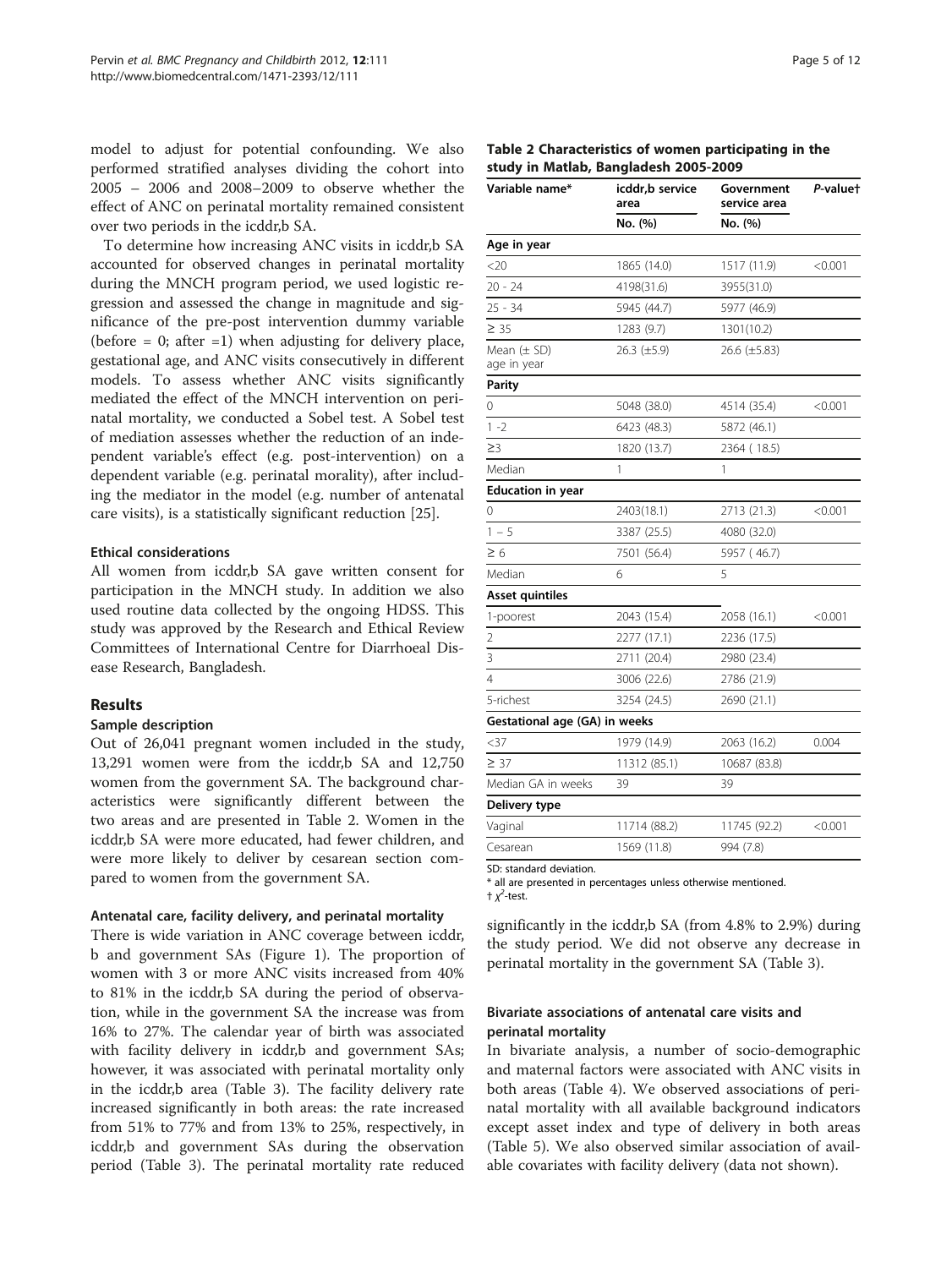<span id="page-5-0"></span>

### Relationship between antenatal care visits and facility delivery

We observed significant association between ANC visits and facility delivery in the icddr,b and government SAs. The adjusted odds ratios of facility delivery among women attending 3 or more ANC visits in comparison to women with 0 or 1 ANC were 3.25 (95% CI: 2.63, 3.91) and 2.74 (95% CI: 2.43, 3.09), respectively, in icddr,b and government SAs. Significant dose-dependent associations were also observed (*P-for linear trend* <0.05) (Table [6\)](#page-7-0).

## Relationship between antenatal care visits and perinatal mortality

We observed an association between ANC visits and perinatal mortality in the icddr,b SA but not in the government SA (Table [7](#page-8-0)). In the icddr,b SA, the adjusted odds of perinatal mortality was about 2-times higher (OR 1.91; 95% CI: 1.50, 2.42) among women who received ≤1 ANC compared to women who received ≥3 ANC visits. We also observed a significant dose-dependent association between number of ANC visits and perinatal mortality in the icddr,b SA ( $P$ -for linear trend <0.05) (Table [7\)](#page-8-0). In the stratified analysis, we observed similar associations of ANC in both time periods before and after the MNCH program. The adjusted odds ratios of perinatal mortality among women who received 0 or 1

ANC in comparison to women with 3 or more ANC visits were 1.97 (95% CI: 1.41, 2.77) and 1.92 (95% CI: 1.56, 3.44), respectively, before and after implementation of the MNCH program.

## Role of antenatal care visits in reducing perinatal mortality in the icddr,b service area

A base model (adjusted with age, parity, education and asset score) predicting perinatal mortality in the icddr,b SA showed a 36% reduction in odds of perinatal mortality (OR 0.64; 95% CI: 0.52, 0.78) among women giving birth after the introduction of the MNCH program in comparison to women delivering before the program (Table [8\)](#page-8-0) [\[20](#page-10-0)]. Adjusting for delivery place (home or facility) and gestational age did not change the effect estimates, and the reduction of perinatal mortality remained statistically significant. Adjusting for number of ANC visits attenuates the reduction in odds observed during the intervention (OR 0.81; 95% CI: 0.65, 1.01) and renders it statistically non-significant (Table [8\)](#page-8-0). A Sobel test indicates that this reduction of effect when adjusting for ANC visits is statistically significant ( $P < 0.001$ ) suggesting that increased ANC coverage accounted for a major portion of the reduction in odds of the perinatal mortality observed during the intervention. Moreover, this reduction in odds of perinatal mortality could not be accounted for by increased facility use for delivery or by aspects of the intervention that changed gestational age.

## **Discussion**

In this study, women's use of antenatal services increased considerably over the course of the 3-year MNCH intervention, with the number of women receiving 3 or more ANC visits increasing from 40% to 81%. In both areas (icddr,b and government SAs), women receiving more ANC visits were more likely to seek facility-based delivery care. However, increased ANC visits were only associated with reduced perinatal mortality in the icddr,b area. In addition, increased ANC visits appear to mediate a large portion of the observed 36% reduction in the odds

Table 3 Change in place of delivery and perinatal mortality in study area Matlab, Bangladesh 2005 - 2009

| Year |              |             | Place of delivery |             |                       | <b>Perinatal mortality</b> |
|------|--------------|-------------|-------------------|-------------|-----------------------|----------------------------|
|      | icddr,b SA*  |             | Government SA*    |             | <b>Government SA+</b> |                            |
|      | Facility (%) | Home $(\%)$ | Facility (%)      | Home $(\%)$ | Rate/100 births       | Rate/100 births            |
| 2005 | 51           | 49          |                   | 87          | 4.8                   | 5.9                        |
| 2006 | 58           | 42          | 14                | 86          | 4.8                   | 5.8                        |
| 2007 | 58           | 42          | 18                | 82          | 4.1                   | 6.1                        |
| 2008 | 68           | 32          | 19                | 81          | 3.4                   | 5.5                        |
| 2009 |              |             |                   |             | 2.9                   |                            |

SA: service area. \*P<0.05  $(x^2$ -test).  $+P > 0.05$  ( $\chi^2$ -test).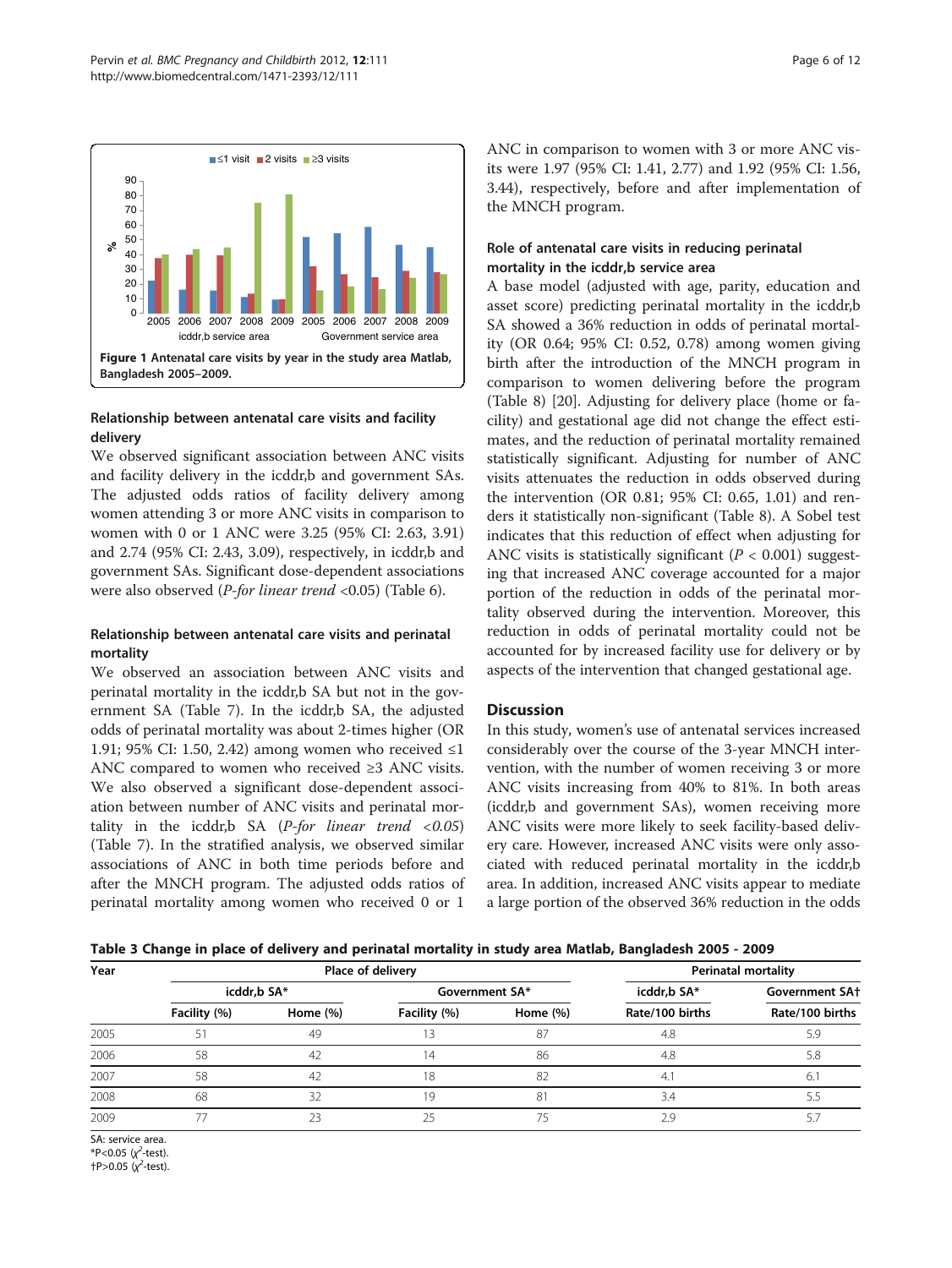| <b>Variables</b>                |             | icddr,b service area |              |             | Government service area |             |              |          |
|---------------------------------|-------------|----------------------|--------------|-------------|-------------------------|-------------|--------------|----------|
|                                 | 0 -1 ANC    | 2 ANC<br>n(%)        | $\geq$ 3 ANC |             | 0-1 ANC                 | 2 ANC       | $\geq$ 3 ANC |          |
|                                 | n(%)        |                      | n(%)         | $P$ -value* | n(%)                    | n (%)       | n (%)        | P-value* |
| Age in year                     |             |                      |              |             |                         |             |              |          |
| <20                             | 269 (14.4)  | 539 (28.9)           | 1057 (56.7)  | < 0.001     | 640 (42.2)              | 502 (33.1)  | 375 (24.7)   | < 0.001  |
| $20 - 24$                       | 572 (13.6)  | 1180 (28.1)          | 2446 (58.3)  |             | 1862 (47.1)             | 1226 (31.0) | 867 (21.9)   |          |
| $25 - 34$                       | 889 (15.0)  | 1644 (27.7)          | 3412 (57.4)  |             | 3290 (55.0)             | 1550 (25.9) | 1137 (19.0)  |          |
| $\geq 35$                       | 267 (20.8)  | 367 (28.6)           | 649 (50.6)   |             | 797 (61.3)              | 311 (23.9)  | 193 (14.8)   |          |
| <b>Parity</b>                   |             |                      |              |             |                         |             |              |          |
| Null parity                     | 647 (12.8)  | 1462 (29.0)          | 2939 (58.2)  | < 0.001     | 1829 (40.5)             | 1484 (32.9) | 1201 (26.6)  | < 0.001  |
| $1 - 2$                         | 956 (14.9)  | 1742 (27.1)          | 3725 (58.0)  |             | 3176 (54.1)             | 1606 (27.4) | 1090 (18.6)  |          |
| 3 or more                       | 394 (21.6)  | 526 (28.9)           | 900 (49.5)   |             | 1584 (67.0)             | 499 (21.1)  | 281 (11.9)   |          |
| <b>Education in year</b>        |             |                      |              |             |                         |             |              |          |
| 0                               | 459 (19.1)  | 690 (28.7)           | 1254 (52.2)  | < 0.001     | 1544 (56.9)             | 713 (26.3)  | 456 (16.8)   | < 0.001  |
| $1 - 5$                         | 524 (15.5)  | 944 (27.9)           | 1919 (56.7)  |             | 2372 (58.1)             | 1092 (26.8) | 616(15.1)    |          |
| $\geq 6$                        | 1014 (13.5) | 2096 (27.9)          | 4391 (58.5)  |             | 2673 (44.9)             | 1784 (29.9) | 1500 (25.2)  |          |
| <b>Asset quintiles</b>          |             |                      |              |             |                         |             |              |          |
| 1-poorest                       | 387 (18.9)  | 574 (28.1)           | 1082 (53.0)  | < 0.001     | 1322 (64.2)             | 494 (24.0)  | 242 (11.8)   | < 0.001  |
| $\overline{2}$                  | 349 (15.3)  | 681 (29.9)           | 1247 (54.8)  |             | 1333 (59.6)             | 574 (25.7)  | 329 (14.7)   |          |
| 3                               | 444 (16.4)  | 780 (28.8)           | 1487 (54.9)  |             | 1577 (52.9)             | 850 (28.5)  | 553 (18.6)   |          |
| $\overline{4}$                  | 397 (13.2)  | 821 (27.3)           | 1788 (59.5)  |             | 1295 (46.5)             | 849 (30.5)  | 642 (23.0)   |          |
| 5-richest                       | 420 (12.9)  | 874 (26.9)           | 1960 (60.2)  |             | 1062 (39.5)             | 822 (30.6)  | 806 (30.0)   |          |
| <b>Gestational age in weeks</b> |             |                      |              |             |                         |             |              |          |
| $<$ 37                          | 497 (25.1)  | 664 (33.6)           | 818 (41.3)   | < 0.001     | 1178 (57.1)             | 551 (26.7)  | 334 (16.2)   | < 0.001  |
| $\geq$ 37                       | 1500 (13.3) | 3066 (27.1)          | 6746 (59.6)  |             | 5411 (50.6)             | 3038 (28.4) | 2238 (20.9)  |          |
| Delivery type                   |             |                      |              |             |                         |             |              |          |
| Vaginal                         | 1792 (15.3) | 3353 (28.6)          | 6569 (56.1)  | < 0.001     | 6281 (53.5)             | 3289 (28.0) | 2175 (18.5)  | < 0.001  |
| Cesarean section                | 205 (13.1)  | 371 (23.6)           | 993 (63.3)   |             | 302 (30.4)              | 299 (30.1)  | 393 (39.5)   |          |

<span id="page-6-0"></span>Table 4 Association between background characteristics and antenatal care (ANC) visits in study area Matlab, Bangladesh 2005-2009

 $*\chi^2$ -test.

of perinatal mortality during the MNCH intervention in icddr,b SA [\[20](#page-10-0)]. This was likely a direct result of the ANC provided rather than a subsidiary increase in use of skilled facility care, as increased facility delivery did not mediate the reduction in perinatal mortality. The study findings confirm earlier observations that ANC is associated with positive health care behavior and improved perinatal survival [[6,26,27\]](#page-10-0). It also suggests that standardized antenatal care provided through the program may have played a substantial role in reducing perinatal mortality (particularly early neonatal mortality) - an important indicator in achieving Millennium Development Goal (MDG) for child survival (MDG-4) in low-income settings.

The present study has several strengths. Prospectively collected information on ANC visits and outcome data in two areas, one of which implemented an MNCH intervention aimed at improving ANC coverage and quality, permits us to examine the effect of a changing

pattern of ANC use on perinatal survival. Important social and demographic factors including gestational age were also available for adjustment of potential confounding effects. However, we were unable to determine to what extent the individual intervention contributed to the perinatal mortality reduction. Also, we did not collect information on how ANC facilitated the referral of complicated women and neonates from community to facility level in the government SA. This information (referral and subsequent treatment) was collected in icddr,b SA but is not currently available and will be reported separately.

There are several study limitations which need to be acknowledged. Due to the long-standing acceptability and proven effectiveness of several interventions included in the ANC program, randomization is not a feasible option for the package; as a result, observational studies are a necessary design [\[1](#page-10-0)]. Due to differences of ANC packages between icddr,b and government SAs, it is difficult to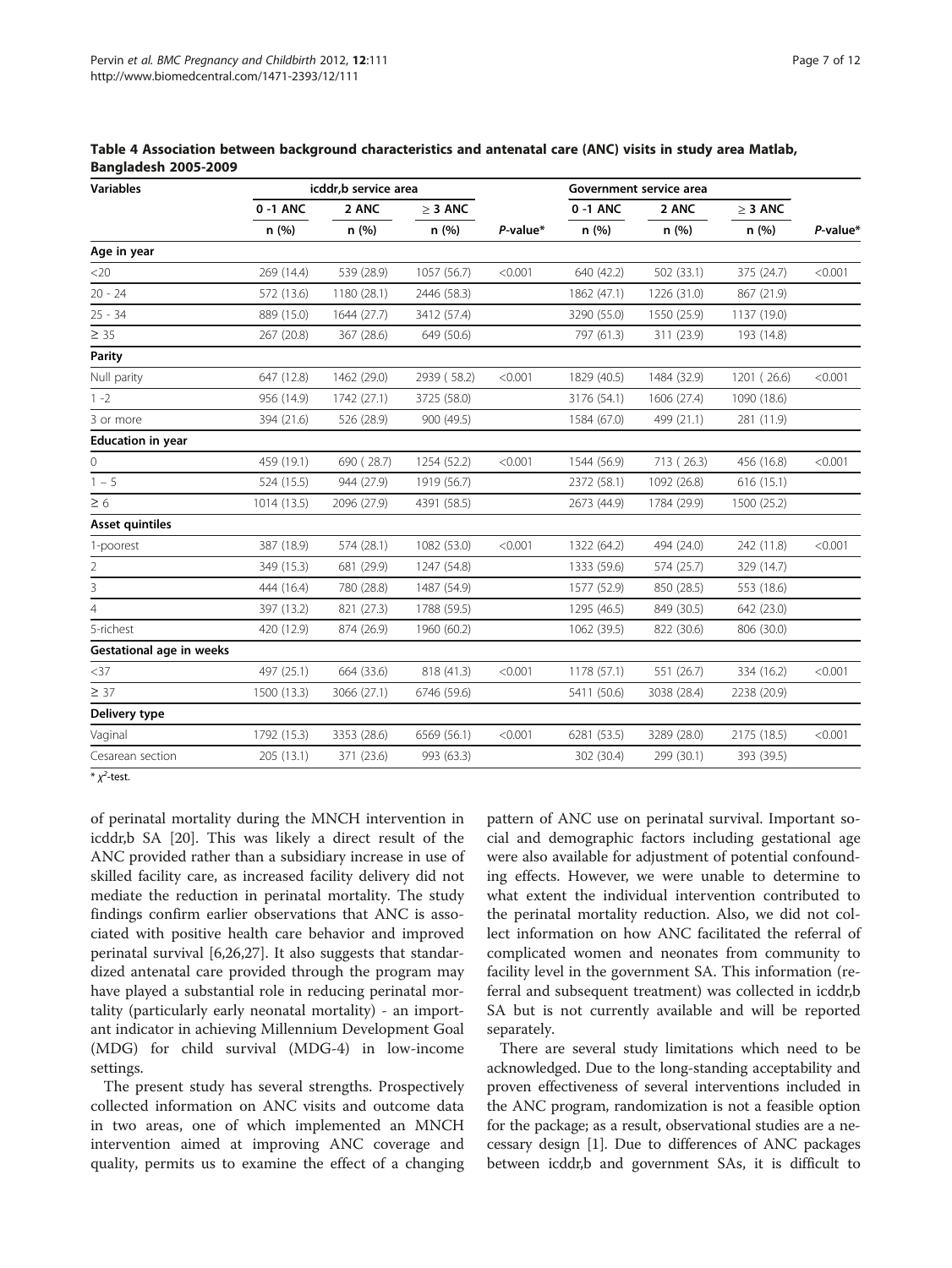<span id="page-7-0"></span>Table 5 Association between background characteristics and perinatal mortality among women in Matlab, Bangladesh 2005–2009

| <b>Variables</b>                | icddr,b<br>service area          |          | Government<br>service area       |          |  |
|---------------------------------|----------------------------------|----------|----------------------------------|----------|--|
|                                 | No. of<br>perinatal<br>death (%) | P-value* | No. of<br>perinatal<br>death (%) | P-value* |  |
| Age in year                     |                                  |          |                                  |          |  |
| <20                             | 65(3.5)                          | < 0.001  | 74 (4.9)                         | < 0.001  |  |
| $20 - 24$                       | 137(3.3)                         |          | 211(5.3)                         |          |  |
| $25 - 34$                       | 253 (4.3)                        |          | 347 (5.8)                        |          |  |
| $\geq 35$                       | 78 (6.1)                         |          | 107(8.2)                         |          |  |
| <b>Parity</b>                   |                                  |          |                                  |          |  |
| 0                               | 274 (5.4)                        | < 0.001  | 377 (8.4)                        | < 0.001  |  |
| $1 - 2$                         | 194 (3.0)                        |          | 235 (4.0)                        |          |  |
| $>=$ 3                          | 65(3.6)                          |          | 127 (5.4)                        |          |  |
| <b>Education in year</b>        |                                  |          |                                  |          |  |
| 0                               | 132 (5.5)                        | < 0.001  | 191(7)                           | 0.002    |  |
| $1 - 5$                         | 128 (3.8)                        |          | 241 (5.9)                        |          |  |
| $\geq 6$                        | 273 (3.6)                        |          | 307 (5.2)                        |          |  |
| Asset quintiles                 |                                  |          |                                  |          |  |
| 1- poorest                      | 97 (4.7)                         | 0.274    | 139 (6.8)                        | 0.100    |  |
| $\overline{2}$                  | 83 (3.6)                         |          | 120 (5.4)                        |          |  |
| 3                               | 115(4.2)                         |          | 187 (6.3)                        |          |  |
| $\overline{4}$                  | 119 (4.0)                        |          | 154 (5.5)                        |          |  |
| 5- richest                      | 119(3.7)                         |          | 139 (5.2)                        |          |  |
| <b>Gestational age in weeks</b> |                                  |          |                                  |          |  |
| $<$ 37                          | 220 (11.1)                       | < 0.001  | 273 (13.2)                       | < 0.001  |  |
| $\geq 37$                       | 312 (2.8)                        |          | 466 (4.4)                        |          |  |
| Delivery type                   |                                  |          |                                  |          |  |
| Vaginal                         | 472 (4.0)                        | 0.579    | 682 (6.8)                        | 0.627    |  |
| Cesarean section                | 58 (3.70)                        |          | 54 (5.4)                         |          |  |
|                                 |                                  |          |                                  |          |  |

 $*\chi^2$ -test.

compare the effect of ANC across the two sites. However, prior to the strengthening of ANC services by the MNCH program when the components of ANC services were more comparable between two areas, the effect of ANC was only observed in the icddr,b SA. The observed lack of association between ANC and perinatal mortality in the government SA suggests the existing ANC service in the government SA is not providing the expected benefits due to lack of quality of care and linkage between community and facility-based services. In the second analysis we used a before-after design to examine further how the use of ANC services after initiation of the MNCH program played a role in the observed reduction of perinatal mortality. We describe in detail the limitations, especially the difficulty of comparing across service areas and the challenge of inferring the intervention effect with observational data [[20](#page-10-0)]. In the present study, we adjusted for important socio-demographic variables including the calendar of year of birth to address potential confounding. Three findings, (i) the observed high effect estimates (odds ratio about 2), (ii) the dose–response relationship between exposure to ANC and outcome (perinatal mortality), and (iii) the apparent mediation of the intervention effect by high ANC coverage, provides additional support for the effectiveness of the ANC services in the present study. Nonetheless, the associations observed may be due to factors related to the selection of study groups or to other forms of unmeasured confounding.

ANC visits were strongly associated, in a dosedependent way, with perinatal mortality in the icddr,b SA, but we did not observe such effects in the government SA. ANC visits may improve perinatal outcome for several reasons. First, ANC introduces women and their families to the formal health system which makes them more likely to use health facilities for delivery [\[27-](#page-10-0) [29\]](#page-10-0). The fact that increased facility use for delivery did

Table 6 Association between antenatal care (ANC) and facility delivery among pregnant women in Matlab, Bangladesh 2005-2009

|                          | No. of ANC  | Unadjusted odds ratio<br>(95% confidence interval) | Adjusted odds ratio<br>(95% confidence interval)* |
|--------------------------|-------------|----------------------------------------------------|---------------------------------------------------|
| icddr,b service area‡    |             |                                                    |                                                   |
|                          | $0$ or $1+$ |                                                    |                                                   |
|                          |             | 1.93 (1.72, 2.15)                                  | 1.92(1.71, 2.16)                                  |
|                          | $\geq$ 3    | 3.87 (3.49, 4.29)                                  | 3.25 (2.63, 3.91)                                 |
| Government service area‡ |             |                                                    |                                                   |
|                          | $0$ or $1+$ |                                                    |                                                   |
|                          |             | 2.06 (2.09, 2.55)                                  | 1.71 (1.52, 1.92)                                 |
|                          | $\geq$ 3    | 3.91 (3.49, 4.38)                                  | 2.74 (2.43, 3.09)                                 |
|                          |             |                                                    |                                                   |

\*adjusted for maternal age, parity, education, asset quintiles, gestational age and calendar year of birth.

† reference category.

‡P-for linear trend <0.05.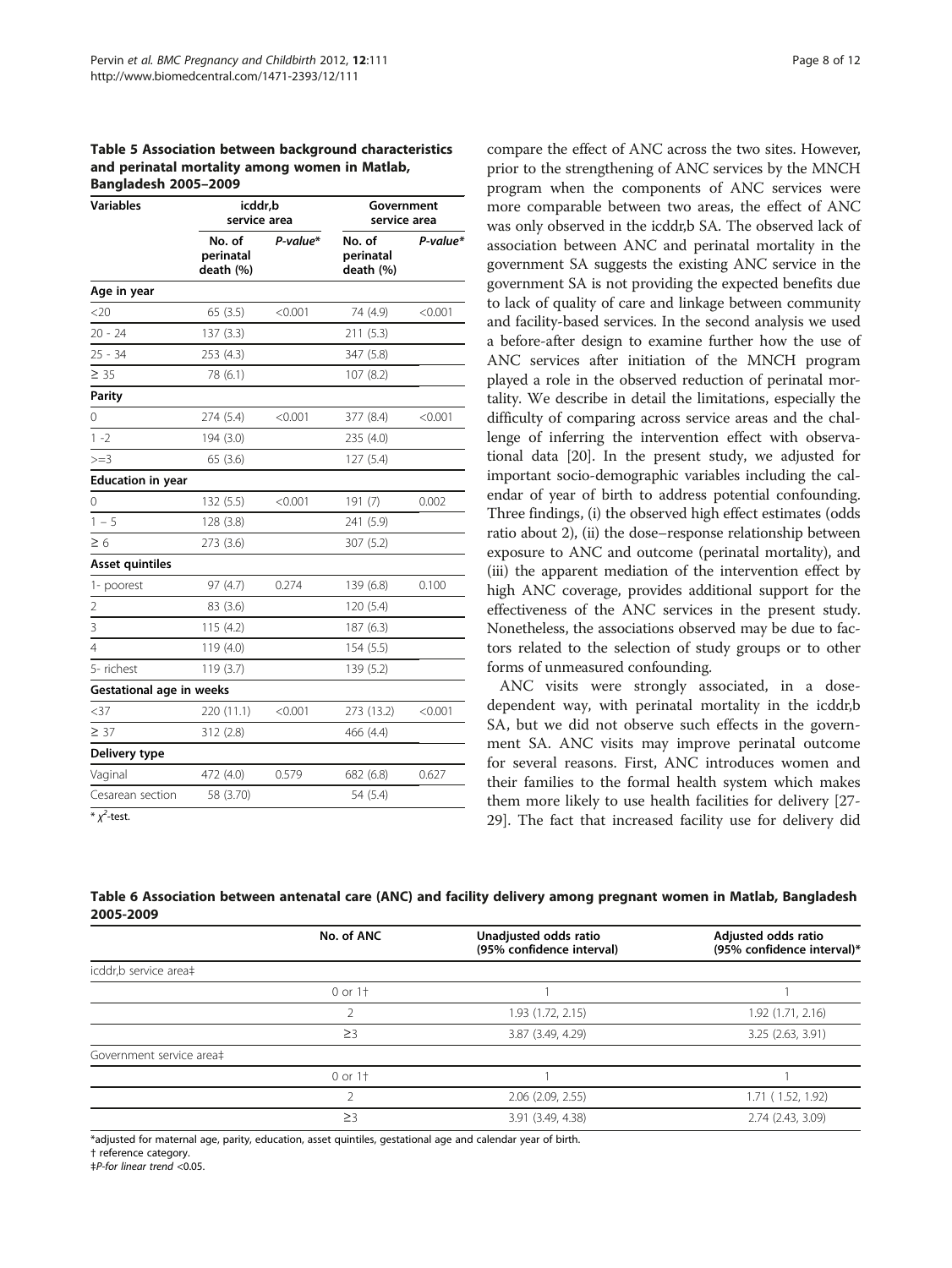<span id="page-8-0"></span>Table 7 Association between antenatal care (ANC) and perinatal mortality in Matlab, Bangladesh 2005-2009

|                            | No. of<br><b>ANC</b> | Unadjusted odds ratio<br>(95% confidence<br>interval) | Adjusted odds ratio<br>(95% confidence<br>interval)* |
|----------------------------|----------------------|-------------------------------------------------------|------------------------------------------------------|
| icddr,b service<br>area ‡  |                      |                                                       |                                                      |
|                            | $0$ or $1$           | 2.48 (1.98, 3.10)                                     | 1.91 (1.50, 2.42)                                    |
|                            | $\mathcal{P}$        | 1.89 (1.55, 2.31)                                     | 1.54 (1.24, 1.90)                                    |
|                            | $\geq 3+$            |                                                       |                                                      |
| Government<br>service area |                      |                                                       |                                                      |
|                            | $0$ or $1$           | 0.99(0.82, 1.20)                                      | 1.04 (0.87, 1.24)                                    |
|                            | $\mathfrak{D}$       | $0.86$ $(0.69, 1.06)$                                 | $0.84$ $(0.67, 1.05)$                                |
|                            | $\geq$ 3+            |                                                       |                                                      |

\*adjusted for maternal age, parity, education, asset quintiles, gestational age and calendar year of birth.

† reference category.

‡P-for linear trend <0.05.

not mediate the post-intervention reduction in perinatal mortality makes this hypothesis less plausible. Second, antenatal education (counseling) can increase the understanding of mothers and/or family members about early recognition of danger signs during pregnancy and delivery and basic newborn care, and therefore facilitates the use of the existing health system or improved home care (such as warmth, exclusive/immediate breast feeding) at appropriate times [[27](#page-10-0),[30](#page-10-0),[31](#page-10-0)]. Third, incorporating and maintaining quality evidence-based interventions in the ANC package may also increase the coverage of services conducive to improving perinatal health. The availability of evidence-based interventions and the presence of an effective linkage between community and facility-based services might explain the observed difference of associations between ANC visits and perinatal mortality in two areas.

Another important finding of the present study is that achieving high ANC coverage in the icddr,b SA explained much of the 36% reduction of perinatal mortality observed due to initiation of MNCH program. Among potential mediators of this reduction, including facility use, gestational age, and increased number of antenatal visits, the number of ANC visits was the only factor that substantially attenuated the observed postintervention reduction in perinatal mortality (Table 8). This finding suggests that ANC services played a key role in observed perinatal mortality reduction in the icddr,b area. In addition to a considerable increase in ANC coverage (women with ≥3 visits increased from 40% to 81%), the MNCH ANC package included several new components which were strengthened through training, refresher training, and regular quality control check-up of available services (Table [1](#page-3-0)). Counseling and training during each ANC session focusing on evidencebased practices, identifying risk factors, and involving support persons may have played an important role.

Table 8 Antenatal care (ANC) and perinatal mortality before and after Maternal, Neonatal, and Child Health (MNCH) program in icddr,b area Matlab, Bangladesh

|                                | Adjusted odds ratio (95% confidence intervals) |                       |                       |                     |  |  |
|--------------------------------|------------------------------------------------|-----------------------|-----------------------|---------------------|--|--|
|                                | Model 1*                                       | Model 2 <sup>+</sup>  | Model 3**             | Model 4‡            |  |  |
| Intervention period            |                                                |                       |                       |                     |  |  |
| Before (2005-2006)§            |                                                |                       |                       |                     |  |  |
| After (2008-2009)              | $0.64$ $(0.52, 0.78)$                          | $0.62$ $(0.51, 0.77)$ | $0.67$ $(0.54, 0.82)$ | $0.81$ (0.65, 1.01) |  |  |
| Delivery place                 |                                                |                       |                       |                     |  |  |
| Home§                          |                                                |                       |                       |                     |  |  |
| Facility                       |                                                | 1.13(0.91, 1.41)      | 1.18(0.94, 1.47)      | 1.36 (1.08, 1.71)   |  |  |
| <b>Gestational age (weeks)</b> |                                                |                       |                       |                     |  |  |
| $<$ 37                         |                                                |                       | 4.93 (4.00, 6.08)     | 4.40 (3.56, 5.43)   |  |  |
| $>=375$                        |                                                |                       |                       |                     |  |  |
| No. of ANC visits              |                                                |                       |                       |                     |  |  |
| $0$ or $1$                     |                                                |                       |                       | 2.41 (1.84, 3.16)   |  |  |
| $\overline{2}$                 |                                                |                       |                       | 1.89 (1.48, 2.42)   |  |  |
| $\geq$ 39                      |                                                |                       |                       |                     |  |  |

¶consecutive adjustment of covariates in the model and changes of odds ratios of perinatal mortality before (2005–2006) and after (2008–2009) the MNCH interventions in the icddr,b service area, Matlab, Bangladesh.

§ reference category.

\*adjusted for maternal age, parity, education, and asset quintiles.

 $t$ adjusted for the covariates in model 1 + delivery place.

\*\*adjusted for the covariates in model  $2 +$  gestational age.

 $\pm$ adiusted for the covariates in model 3 + no. of antenatal care visits.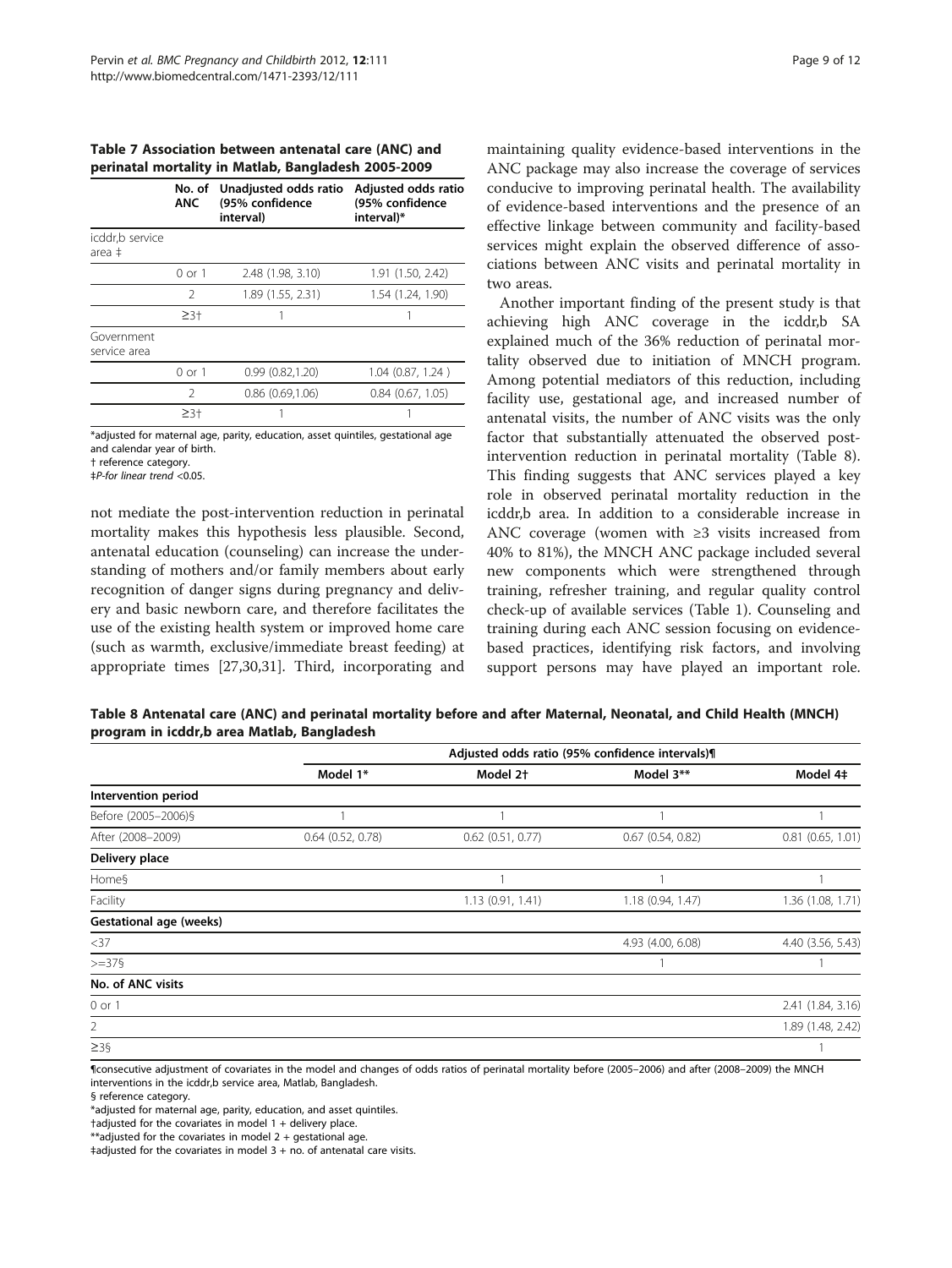Prenatal interventions such as birth preparedness, micronutrient and/or iron-folate and anthelmintic supplementation, risk tracking and appropriate management such as antibiotic use for preterm premature rupture of membrane, corticosteroid treatment for women with risk or in preterm labor, and induction of labor for post-term pregnancy are also recognized to improve perinatal health [\[6,32,](#page-10-0)[33\]](#page-11-0). Although this study cannot discriminate the independent effects of these specific components, facilitating access to this suite of evidence-based interventions in the icddr,b area appears to have played an important part in improving perinatal survival. However, selection of an individual intervention should be based on the cost-effectiveness of the available evidence-based interventions.

Universal coverage of delivery care by skilled attendant is one target of MDG-5 [\[34](#page-11-0)]. The latest maternal health survey in Bangladesh shows that the national facility delivery rate increased significantly in the last 5 years to 23%, which is similar to the government SA in the present study [[35\]](#page-11-0). In the present study we observed that ANC was associated with increased facility delivery practice in icddr,b and government SAs. Several studies in Bangladesh also report associations between ANC and increased uptake of facility delivery [\[4](#page-10-0)[,36](#page-11-0)]. Our findings are also consistent with studies conducted in low- and middle-income countries that ANC uptake is associated with 3–4 times increase in facility delivery rate [\[28](#page-10-0)[,37](#page-11-0)].

Very few studies have evaluated the association between ANC care and perinatal mortality in low- and middle-income countries. One study conducted in Kenya found that women who received two antenatal care visits had better perinatal outcomes than those who received less than two antenatal visits [\[11](#page-10-0)]. Another study in Jamaica found that mothers who started ANC in the first trimester decreased the risk of perinatal death [[38\]](#page-11-0). It is difficult to compare the effect estimate observed in the present study with these earlier studies due to differences in services included in the studies. However, the observed 1.5 to 2 times increased risk of perinatal mortality among women with no ANC visits in earlier studies is similar to the findings we observed [[11,](#page-10-0)[39\]](#page-11-0).

The feasibility of scaling up ANC services like those implemented in the icddr,b SA into the existing health system and program in Bangladesh or other low-income countries is an important and outstanding question. There is strong similarity between icddr,b SA and government SAs on the basic infrastructure and human resources. In Bangladesh, existing ANC care in government areas is provided by paramedics at union level subcenters which are equivalent to the icddr,b sub-centers. In the sub-district level hospital, which is equivalent to icddr,b Matlab Hospital, ANC services are provided by

nurse-midwives or doctors as is the case in the icddr,b hospital. The Government of Bangladesh has recently established about 16,000 community clinics, each covering a population of about 6,000, where basic ANC will be provided through community health workers. However, the success of ANC in the icddr,b area likely relied on several additional elements not currently available in the government SA: (1) guidelines for specific elements of the ANC package, (2), foundational and refresher training of health care providers including development of a users' guide, (3) standardized counseling on evidencebased interventions and risk factor, and involving support person in this process, (4) linkages between outreach, community, and facility levels to improve the management of complications, and (5) a process of monitoring, evaluation and supervision of the offered services at regular intervals. In addition, a system needs to be put in place in the government SA to ensure appropriate supplies to meet local needs. These initiatives could be linked with other ongoing activities in many Upazilas (sub-districts) through the government services such as Demand Side Financing [[40\]](#page-11-0), which provides incentives for uptake of at least 3 ANC services for the poorest group of women in the community.

## Conclusions

The present study highlights the relationship of ANC with safe delivery practices and perinatal survival after adjustment for possible confounding factors. We report that high ANC coverage is associated with enhanced use of facility based delivery and increased perinatal survival in the icddr,b area where interventions within the ANC package are more focused, linkage between community- and facility-based services is established, and quality of services offered by health care providers is maintained through regular monitoring and training activities. In addition, much of the effect of the new MNCH intervention was explained by high coverage of ANC visits. As reflected from analysis of data from the government SA, the study also indicates that the ongoing ANC activities in Bangladesh might have little impact on improving perinatal survival even though ANC visits are found to increase the use of increased facility based delivery. The findings presented in this article suggest that ANC visits increase facility delivery and decrease perinatal mortality, two important indicators of maternal and child health. However, further testing of the icddr,b model is needed in the existing health system in Bangladesh and other low-income countries with simultaneous efforts to improve the quality of ANC care to maximize health benefits to mothers and newborns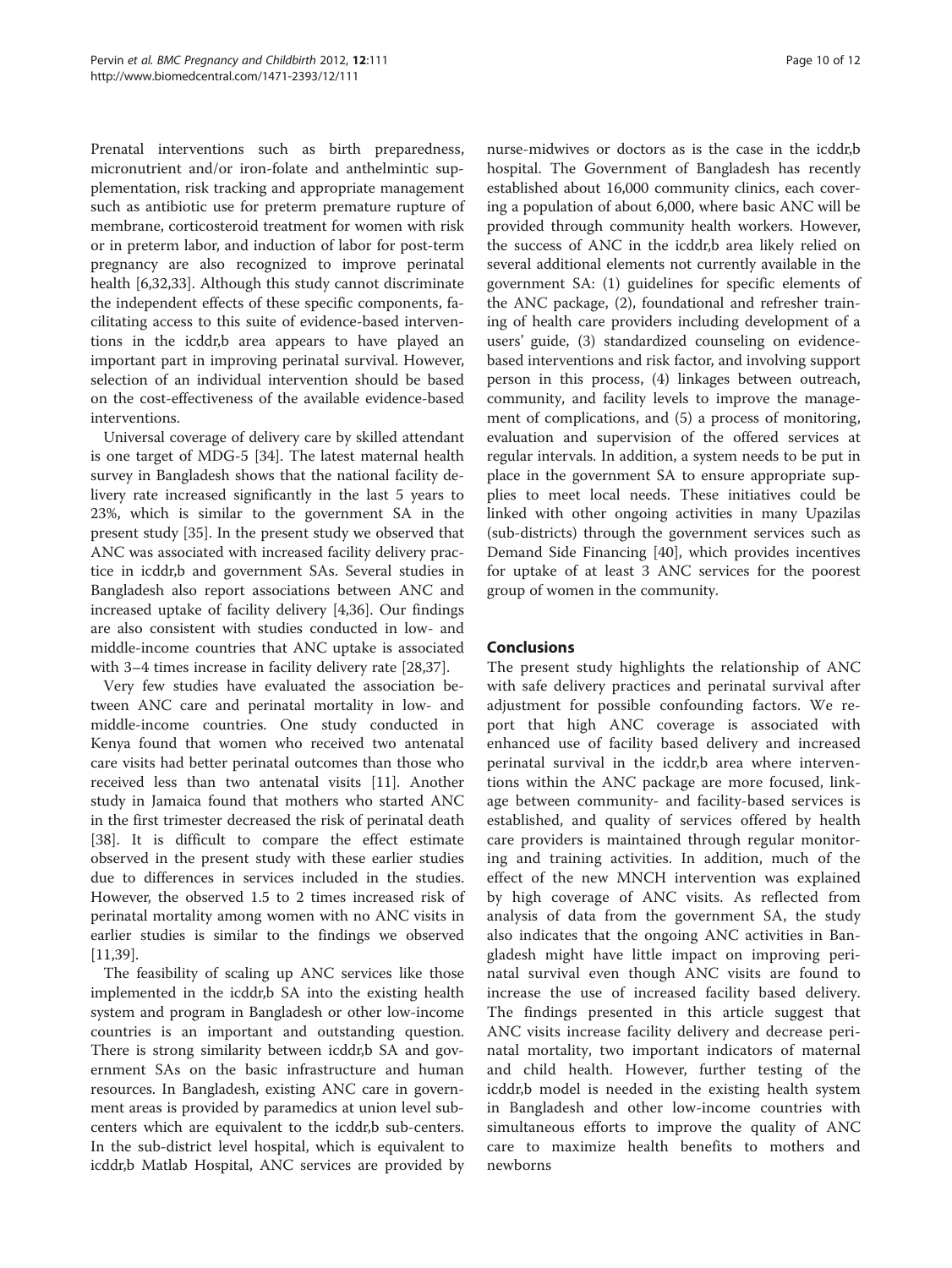#### <span id="page-10-0"></span>**Abbreviations**

ANC: Antenatal care; CHRWs: Community health research workers; CI: Confidence interval; HBLSS: Home based life saving skills; HDSS: Health and demographic surveillance system; icddr,b: International centre for diarrhoeal disease research, Bangladesh; OR: Odds ratio; MDG: Millennium development goal; MNCH: Maternal, neonatal and child health; SA: Service area.

#### Competing interest

The authors declare that they have no competing interests.

#### Authors' contributions

JP, AM, LS, MK, DH, and AR contributed to the study concept and design. AR, JP, and AM supervised implementation of the study. JP, MR, AR, DH and AR coordinated collection of field data and contributed initial data cleaning and analyses. JP crafted the initial draft of the manuscript. All authors read and approved the final manuscript.

#### Acknowledgement

This research study was funded by icddr,b and its donors which provide unrestricted support to icddr,b for its operations and research. Current donors providing unrestricted support include: Australian Agency for International Development (AusAID), Government of the People's Republic of Bangladesh; Canadian International Development Agency (CIDA), Swedish International Development Cooperation Agency (Sida), and the Department for International Development, UK (DFID). We gratefully acknowledge these donors for their support and commitment to icddr,b's research efforts.

#### Author details

<sup>1</sup> Centre for Reproductive Health, icddr,b, Mohakhali, Dhaka 1212, Bangladesh. <sup>2</sup> Emory University, 1520 Clifton Road, NE, Atlanta, GA 30322-4027, USA. <sup>3</sup> John Snow Inc, 1776 Massachusetts Avenue, Suite 300, Washington, DC, USA. 4 School of Human Evolution and Social Change, Arizona State University, P.O. Box 872402, Tempe, AZ 85287 – 2402, USA.

#### Received: 7 March 2012 Accepted: 11 October 2012 Published: 16 October 2012

#### References

- 1. AbouZahr C: Safe motherhood: a brief history of the global movement 1947–2002. Br Med Bull 2003, 67:13–25.
- 2. Banta D: What is the efficacy/effectiveness of antenatal care and the financial and organizational implications? Copenhagen: WHO Regional Office for Europe; 2003.
- 3. Petrou S, Kupek E, Vause S, Maresh M: Antenatal visits and adverse perinatal outcomes: results from a British population-based study. Eur J Obstet Gynecol Reprod Biol 2003, 106(1):40–49.
- 4. Vanneste AM, Ronsmans C, Chakraborty J, De Francisco A: Prenatal screening in rural Bangladesh: from prediction to care. Health Policy Plan 2000, 15(1):1–10.
- Villar J, Bergsjo P: Scientific basis for the content of routine antenatal care. I. Philosophy, recent studies, and power to eliminate or alleviate adverse maternal outcomes. Acta Obstet Gynecol Scand 1997, 76(1):1–14.
- 6. Bergsjo P: What is the evidence for the role of antenatal care strategies in the reduction of maternal mortality and morbidity? Stud Health Serv Organ Policy 2001, 17:35–54.
- 7. The Partnership for Maternal, Newborn & Child Health: A Global Review of the Key Interventions Related to Reproductive, Maternal, Newborn and Child Health (Rmnch). Geneva, Switzerland: PMNCH; 2011.
- 8. Carroli G, Rooney C, Villar J: How effective is antenatal care in preventing maternal mortality and serious morbidity? An overview of the evidence. Paediatr Perinat Epidemiol 2001, 15(Suppl 1):1–42.
- Bloom SS, Lippeveld T, Wypij D: Does antenatal care make a difference to safe delivery? A study in urban Uttar Pradesh, India. Health Policy Plan 1999, 14(1):38–48.
- 10. Mpembeni RN, Killewo JZ, Leshabari MT, Massawe SN, Jahn A, Mushi D, Mwakipa H: Use pattern of maternal health services and determinants of skilled care during delivery in Southern Tanzania: implications for achievement of MDG-5 targets. BMC Pregnancy Childbirth 2007, 7:29.
- 
- 11. Brown CA, Sohani SB, Khan K, Lilford R, Mukhwana W: Antenatal care and perinatal outcomes in Kwale district, kenya. BMC Pregnancy Childbirth 2008, 8:2.
- 12. Khatun S, Rahman M: Quality of antenatal care and its dose-response relationship with birth weight in a maternal and child health training institute in Bangladesh. J Biosoc Sci 2008, 40(3):321–337.
- 13. Ngy MH, Nakamura K, Ohnishi M, Kizuki M, Suyama S, Seino K, Inose T, Umezaki M, Watanabe M, Takano T: Improved perinatal health through qualified antenatal care in urban Phnom Penh, Cambodia. Environ Health Prev Med 2007, 12(5):193–201.
- 14. Orvos HH, Ildiko, Ildiko F, Marta K, Attila P, Laszlo K: The perinatal outcome of pregnancy without prenatal care a retrospective study in Szeged, Hungary. Eur J Obstet Gynaecol Reprod Biol 2002, 100:171–173.
- 15. Goldani MZ, Barbieri MA, Silva AA, Bettiol H: Trends in prenatal care use and low birthweight in southeast Brazil. Am J Public Health 2004, 94(8):1366–1371.
- 16. Jansone M, Lindmark G, Langhoff-Roos J: Perinatal deaths and insufficient antenatal care in Latvia. Acta Obstet Gynecol Scand 2001, 80(12):1091-1095.
- 17. Fujita N, Matsui M, Srey S, Po CS, Uong S, Koum K: Antenatal care in the capital city of Cambodia: current situation and impact on obstetric outcome. J Obstet Gynaecol Res 2005, 31(2):133–139.
- 18. Kapoor SK, Reddaiah VP, Lobo J: Antenatal care and perinatal mortality. Indian J Pediatr 1985, 52(415):159–162.
- 19. Barros FC, Victora CG, Vaughan JP, Estanislau HJ: Perinatal mortality in southern Brazil: a population-based study of 7392 births. Bull World Health Organ 1987, 65(1):95–104.
- 20. Rahman A, Moran A, Pervin J, Rahman M, Yeasmin S, Begum H, Rashid H, Yunus M, Hruschka D, Arifeen SE, et al: Effectiveness of an integrated approach to reduce perinatal mortality: recent experiences from Matlab, Bangladesh. BMC Publ Health 2011, 11(1):914.
- 21. Villar J, Ba'aqeel H, Piaggio G, Lumbiganon P, Miguel Belizan J, Farnot U, Al-Mazrou Y, Carroli G, Pinol A, Donner A, et al: WHO antenatal care randomised trial for the evaluation of a new model of routine antenatal care. Lancet 2001, 357(9268):1551–1564.
- 22. Dynes M, Rahman A, Beck D, Moran A, Pervin J, Yunus M, Rashid MH, Gazi T, Kanti Biswas K, Buffington S, et al: Home-based life saving skills in Matlab, Bangladesh: a process evaluation of a community-based maternal child health programme. Midwifery 2011, 27(1):15–22.
- 23. National Institute of Population and Training (NIPORT), ORC Macro, John Hopkins University and ICDDR, B: Bangladesh Maternal Health Services and Maternal Mortality Survey 2001. Dhaka, Bangladesh and Calverton, Maryland (USA): NIPORT, ORC Macro, John Hopkins University, and ICDDR, B; 2003.
- 24. Gwatkin DR, Rustein S, Johnson K, Pande RP, Wagstaff A: Socio-economic differences in health, nutrition and population in Bangladesh. Washington, DC: The World Bank; 2000. Available at: [http://siteresources.worldbank.org/](http://siteresources.worldbank.org/INTPAH/Resources/Publications/Country-Reports/bangladesh.pdf) [INTPAH/Resources/Publications/Country-Reports/bangladesh.pdf](http://siteresources.worldbank.org/INTPAH/Resources/Publications/Country-Reports/bangladesh.pdf). [accessed 21 November, 2011]
- 25. Preacher KJ, Hayes AF: SPSS and SAS procedures for estimating indirect effects in simple mediation models. Behav Res Methods Instrum Comput 2004, 36(4):717–731.
- 26. Osrin D, Prost A: Perinatal interventions and survival in resource-poor settings: which work, which don't, which have the jury out? Arch Dis Child 2010, 95(12):1039–1046.
- 27. Lassi ZS, Haider BA, Bhutta ZA: Community-based intervention packages for reducing maternal and neonatal morbidity and mortality and improving neonatal outcomes. Cochrane Database Syst Rev 2010, 11:CD007754.
- 28. Barber S: Does the quality of prenatal care matter in promoting skilled institutional delivery? A study in rural Mexico. Matern Child Health J 2006, 10(5):419–425.
- 29. Ronsmans C, Graham WJ: Maternal mortality: who, when, where, and why. Lancet 2006, 368(9542):1189–1200.
- 30. Su LL, Chong YS, Chan YH, Chan YS, Fok D, Tun KT, Ng FS, Rauff M: Antenatal education and postnatal support strategies for improving rates of exclusive breast feeding: randomised controlled trial. BMJ 2007, 335(7620):596.
- 31. Bhutta ZA, Memon ZA, Soofi S, Salat MS, Cousens S, Martines J: Implementing community-based perinatal care: results from a pilot study in rural Pakistan. Bull World Health Organ 2008, 86(6):452–459.
- 32. Lumbiganon P: Appropriate technology: antenatal care. Int J Gynaecol Obstet 1998, 63(Suppl 1):S91–S95.